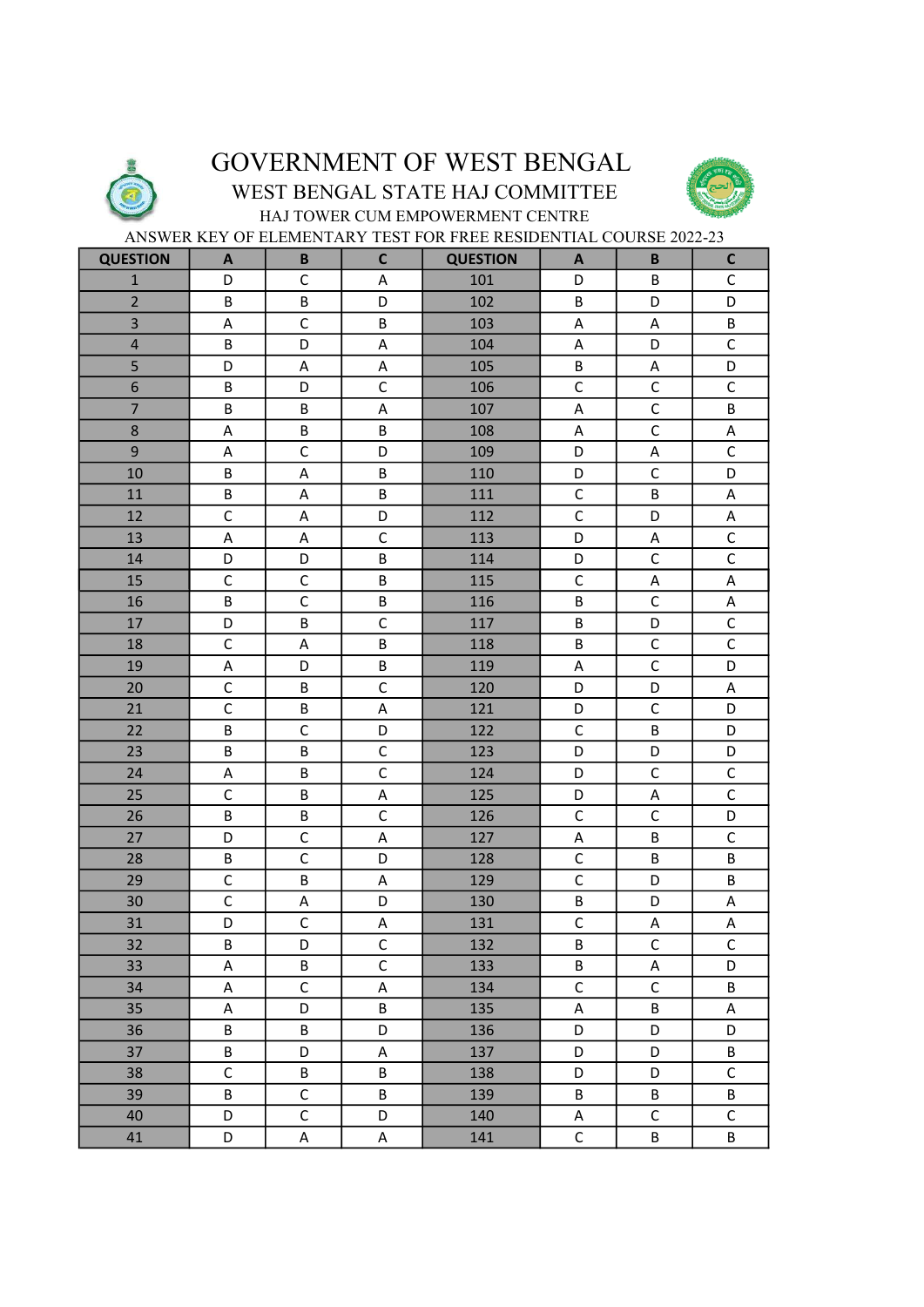| 42 | D            | Α            | $\mathsf C$             | 142 | B                         | D              | Α           |
|----|--------------|--------------|-------------------------|-----|---------------------------|----------------|-------------|
| 43 | D            | $\mathsf C$  | B                       | 143 | A                         | B              | $\mathsf C$ |
| 44 | D            | $\mathsf C$  | B                       | 144 | D                         | A              | $\mathsf A$ |
| 45 | А            | A            | B                       | 145 | $\mathsf A$               | D              | B           |
| 46 | $\mathsf C$  | B            | B                       | 146 | $\mathsf C$               | D              | A           |
| 47 | D            | $\mathsf A$  | B                       | 147 | $\overline{C}$            | D              | A           |
| 48 | $\mathsf C$  | D            | $\sf B$                 | 148 | $\mathsf A$               | $\sf B$        | D           |
| 49 | A            | $\mathsf C$  | $\mathsf C$             | 149 | B                         | D              | A           |
| 50 | $\mathsf{C}$ | B            | D                       | 150 | D                         | B              | $\mathsf A$ |
| 51 | $\mathsf C$  | D            | $\mathsf C$             | 151 | $\mathsf C$               | D              | $\mathsf C$ |
| 52 | $\sf A$      | $\mathsf{C}$ | D                       | 152 | $\mathsf A$               | D              | D           |
| 53 | D            | D            | B                       | 153 | $\boldsymbol{\mathsf{A}}$ | $\mathsf A$    | $\sf B$     |
| 54 | B            | B            | D                       | 154 | $\sf B$                   | D              | $\mathsf A$ |
| 55 | B            | $\mathsf C$  | D                       | 155 | $\mathsf A$               | A              | $\mathsf C$ |
| 56 | D            | B            | $\mathsf C$             | 156 | $\mathsf C$               | B              | A           |
| 57 | B            | D            | $\overline{\mathsf{B}}$ | 157 | $\overline{C}$            | A              | $\mathsf C$ |
| 58 | B            | D            | $\mathsf C$             | 158 | $\mathsf A$               | $\mathsf A$    | $\mathsf C$ |
| 59 | $\mathsf C$  | B            | $\mathsf{C}$            | 159 | B                         | A              | B           |
| 60 | B            | B            | D                       | 160 | $\mathsf A$               | $\mathsf A$    | D           |
| 61 | D            | D            | В                       | 161 | B                         | $\mathsf C$    | A           |
| 62 | $\mathsf{C}$ | A            | B                       | 162 | $\mathsf A$               | $\overline{C}$ | $\sf B$     |
| 63 | $\mathsf C$  | D            | $\mathsf A$             | 163 | D                         | D              | $\mathsf C$ |
| 64 | B            | B            | B                       | 164 | D                         | B              | D           |
| 65 | A            | D            | B                       | 165 | B                         | $\mathsf C$    | B           |
| 66 | А            | D            | D                       | 166 | $\sf A$                   | A              | D           |
| 67 | $\mathsf C$  | $\mathsf C$  | $\overline{C}$          | 167 | A                         | B              | D           |
| 68 | D            | B            | $\mathsf C$             | 168 | Α                         | A              | $\sf B$     |
| 69 | D            | A            | D                       | 169 | A                         | B              | $\mathsf A$ |
| 70 | D            | A            | $\mathsf C$             | 170 | B                         | B              | D           |
| 71 | A            | B            | $\mathsf C$             | 171 | B                         | $\mathsf C$    | B           |
| 72 | $\mathsf A$  | B            | B                       | 172 | D                         | A              | $\mathsf A$ |
| 73 | D            | B            | B                       | 173 | $\mathsf C$               | B              | $\mathsf C$ |
| 74 | В            | В            | D                       | 174 | C                         | B              | C           |
| 75 | B            | B            | D                       | 175 | D                         | $\mathsf C$    | D           |
| 76 | B            | $\mathsf{C}$ | D                       | 176 | D                         | $\mathsf{C}$   | B           |
| 77 | B            | B            | $\overline{C}$          | 177 | D                         | $\overline{C}$ | $\mathsf C$ |
| 78 | D            | $\mathsf C$  | D                       | 178 | $\mathsf C$               | B              | B           |
| 79 | B            | D            | B                       | 179 | $\mathsf C$               | B              | D           |
| 80 | B            | D            | B                       | 180 | B                         | A              | $\mathsf C$ |
| 81 | A            | D            | A                       | 181 | $\mathsf{C}$              | B              | D           |
| 82 | $\sf A$      | $\mathsf{C}$ | B                       | 182 | B                         | D              | D           |
| 83 | B            | D            | $\mathsf C$             | 183 | D                         | D              | $\mathsf C$ |
| 84 | B            | Α            | A                       | 184 | $\mathsf C$               | A              | D           |
| 85 | $\mathsf C$  | D            | $\mathsf C$             | 185 | D                         | B              | Α           |
| 86 | $\mathsf{C}$ | $\mathsf C$  | $\mathsf{C}$            | 186 | $\mathsf C$               | D              | A           |
| 87 | D            | $\sf A$      | D                       | 187 | B                         | $\mathsf C$    | $\mathsf C$ |
| 88 | $\mathsf C$  | D            | B                       | 188 | C                         | D              | D           |